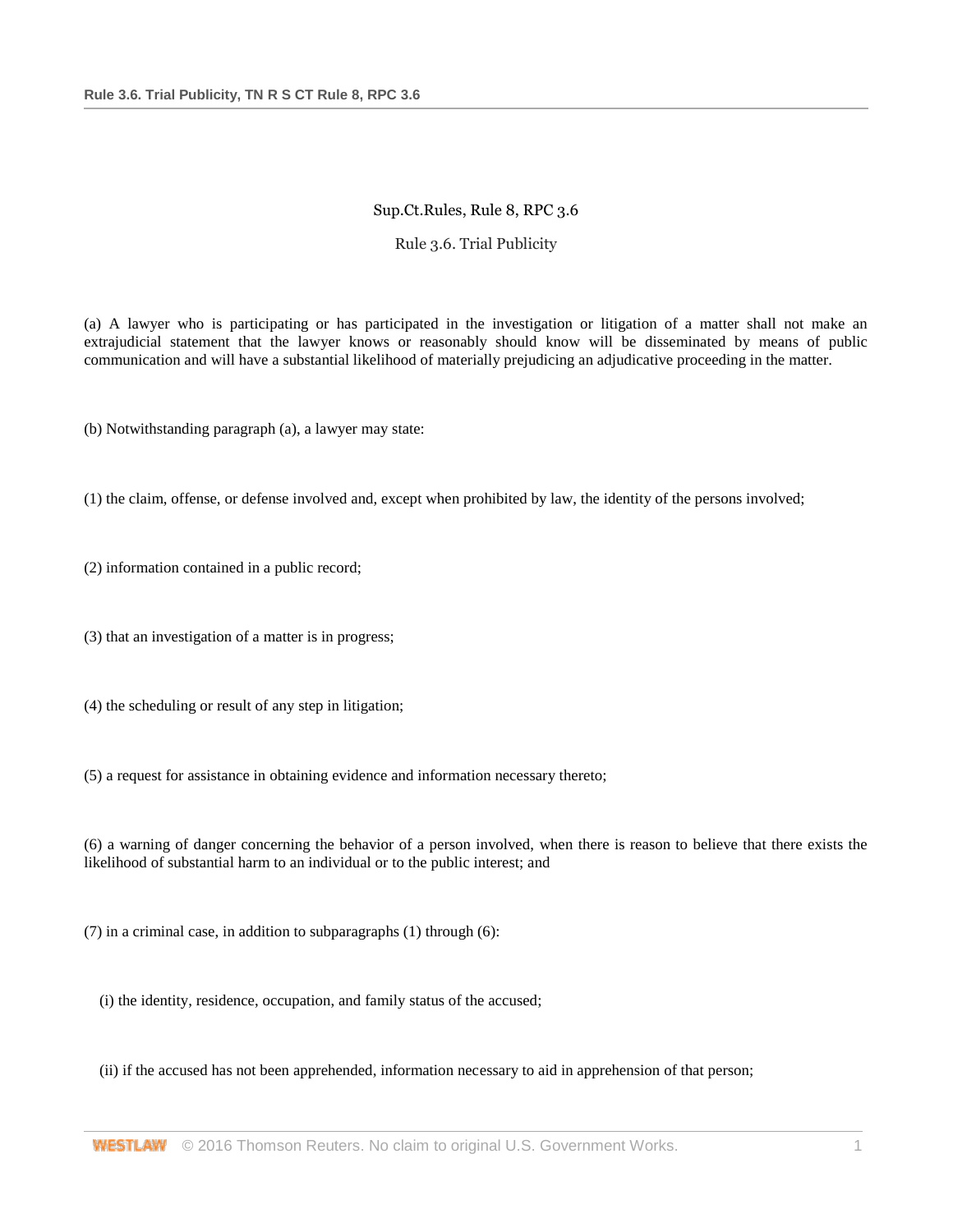(iii) the fact, time, and place of arrest; and

(iv) the identity of investigating and arresting officers or agencies and the length of the investigation.

(c) Notwithstanding paragraph (a), a lawyer may make a statement that a reasonable lawyer would believe is required to protect a client from the substantial undue prejudicial effect of recent publicity not initiated by the lawyer or the lawyer's client. A statement made pursuant to this paragraph shall be limited to such information as is necessary to mitigate the recent adverse publicity.

(d) No lawyer associated in a firm or government agency with a lawyer subject to paragraph (a) shall make a statement prohibited by paragraph (a).

## *COMMENT*

*[1] It is difficult to strike a balance between protecting the right to a fair trial and safeguarding the right of free expression. Preserving the right to a fair trial necessarily entails some curtailment of the information that may be disseminated about a party prior to trial, particularly where trial by jury is involved. If there were no such limits, the result would be the practical nullification of the protective effect of the rules of forensic decorum and the exclusionary rules of evidence. On the other hand, there are vital social interests served by the free dissemination of information about events having legal consequences and about legal proceedings themselves. The public has a right to know about threats to its safety and measures aimed at assuring its security. It also has a legitimate interest in the conduct of judicial proceedings, particularly in matters of general public concern. Furthermore, the subject matter of legal proceedings is often of direct significance in debate and deliberation over questions of public policy.*

*[2] Special rules of confidentiality may validly govern proceedings involving juveniles, domestic relations, mental disabilities, and perhaps other types of litigation. RPC 3.4(c) requires compliance with such rules.*

*[3] The Rule sets forth a basic general prohibition against a lawyer's making statements that the lawyer knows or reasonably should know will have a substantial likelihood of materially prejudicing an adjudicative proceeding. Recognizing that the public value of informed commentary is great and the likelihood of prejudice to a proceeding by the commentary of a lawyer*  who is not involved in the proceeding is small, the Rule applies only to lawyers who are, or who have been, involved in the *investigation or litigation of a case, and their associates.*

*[4] Paragraph (b) identifies specific matters about which a lawyer's statements would not ordinarily be considered to present a substantial likelihood of material prejudice, and should not in any event be considered prohibited by the general prohibition of paragraph (a). Paragraph (b) is not intended to be an exhaustive listing of the subjects upon which a lawyer may make a statement, but statements on other matters may be subject to paragraph (a).*

*[5] There are, on the other hand, certain subjects that are more likely than not to have a material prejudicial effect on a proceeding, particularly when they refer to a civil matter triable to a jury, a criminal matter, or any other proceeding that could result in incarceration. These subjects relate to:*